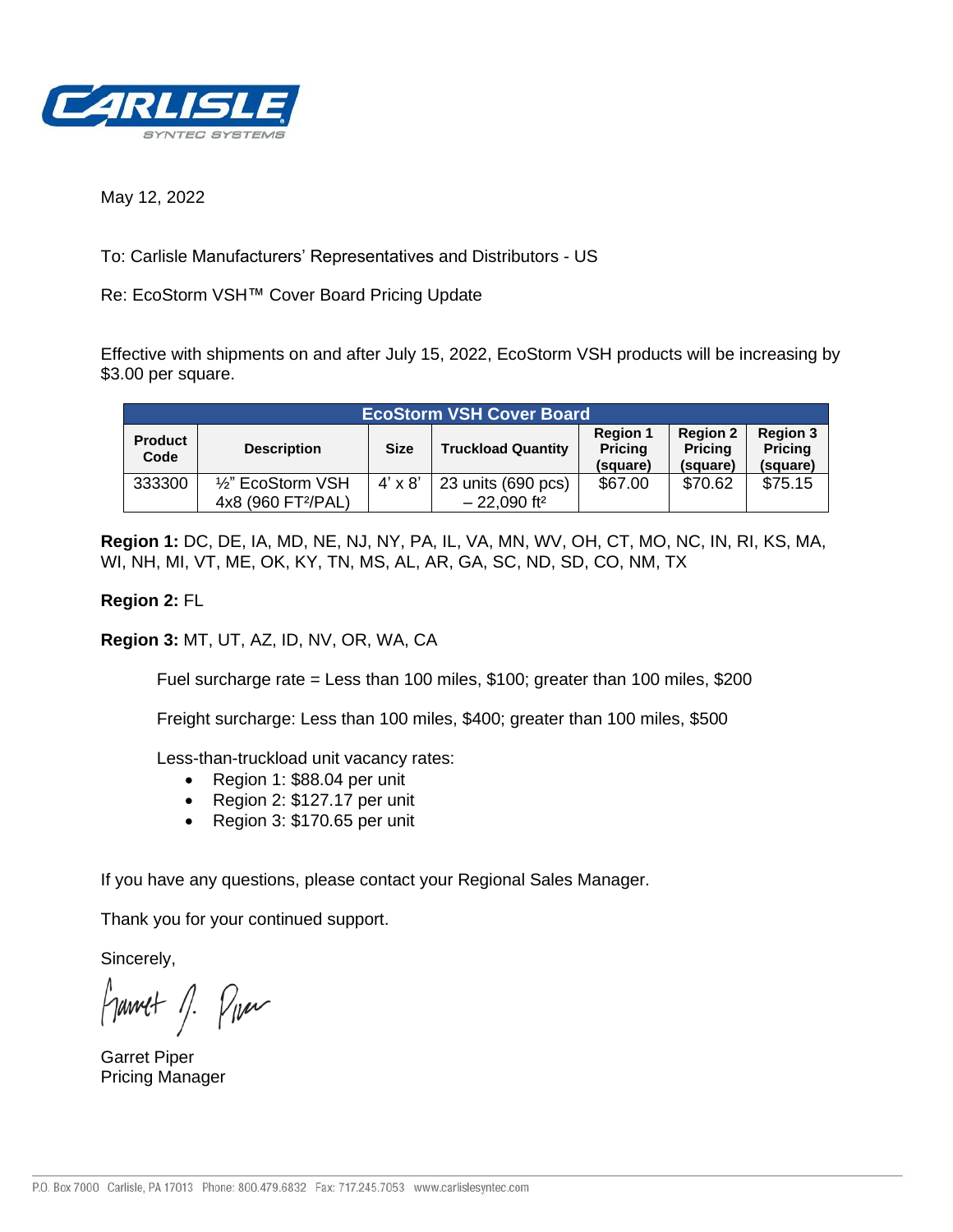



#### **May 12, 2022**

## **To: Versico Independent Sales Representatives and Distributors**

#### **Re: DuraStorm VSH™ Cover Board Pricing Update**

Effective with shipments on and after July 15, 2022, DuraStorm VSH products will be increasing by \$3.00 per square.

| <b>DuraStorm VSH Cover Board</b> |                                                      |                |                                                 |                                               |                                               |                                               |  |
|----------------------------------|------------------------------------------------------|----------------|-------------------------------------------------|-----------------------------------------------|-----------------------------------------------|-----------------------------------------------|--|
| <b>Product</b><br>Code           | <b>Description</b>                                   | <b>Size</b>    | <b>Truckload Quantity</b>                       | <b>Region 1</b><br><b>Pricing</b><br>(square) | <b>Region 2</b><br><b>Pricing</b><br>(square) | <b>Region 3</b><br><b>Pricing</b><br>(square) |  |
| 333328                           | 1/2" DuraStorm VSH<br>4x8 (960 FT <sup>2</sup> /PAL) | $4' \times 8'$ | 23 units (690 pcs)<br>$-22,090$ ft <sup>2</sup> | \$67.00                                       | \$70.62                                       | \$75.15                                       |  |

**Region 1:** DC, DE, IA, MD, NE, NJ, NY, PA, IL, VA, MN, WV, OH, CT, MO, NC, IN, RI, KS, MA, WI, NH, MI, VT, ME, OK, KY, TN, MS, AL, AR, GA, SC, ND, SD, CO, NM, TX

#### **Region 2:** FL

**Region 3:** MT, UT, AZ, ID, NV, OR, WA, CA

Fuel surcharge rate = Less than 100 miles, \$100; greater than 100 miles, \$200

Freight surcharge: Less than 100 miles, \$400; greater than 100 miles, \$500

Less-than-truckload unit vacancy rates:

- Region 1: \$88.04 per unit
- Region 2: \$127.17 per unit
- Region 3: \$170.65 per unit

If you have any questions, please contact your Regional Sales Manager.

Thank you for your continued support.

Sincerely,

Eric Anderson Pricing Manager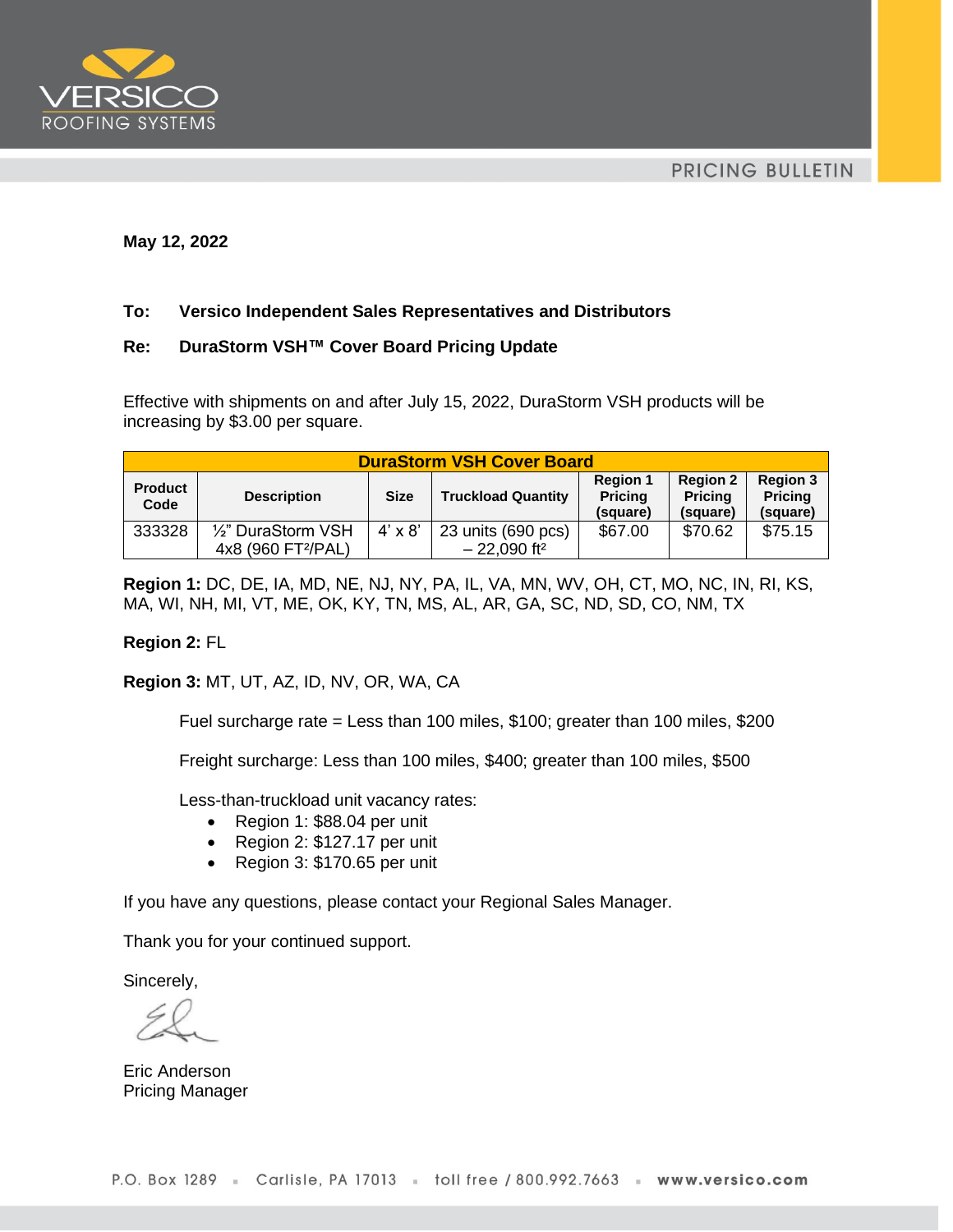

#### **PRICING IS F.O.B. ORIGIN, FREIGHT PREPAID AND INCLUDED**

(Georgia Pacific Gypsum LLC does not guarantee specific job-site delivery time.) Prices Apply for Delivery in US Only

# *DENSDECK®*

|                 |       | $1/4$ " $4' \times 8$ " |       | $1/2$ " 4' x 8' |       | $5/8$ " 4' x 8' |
|-----------------|-------|-------------------------|-------|-----------------|-------|-----------------|
|                 | msf   | square                  | msf   | square          | msf   | square l        |
| $\parallel$ T/L | \$600 | \$60.00                 | \$670 | \$67.00         | \$690 | \$69.00         |

# *DensDeck® PRIME®*

|                 | $1/4$ " 4' x 8' |         | $1/2$ " 4' x 8' |         | $5/8$ " 4' x 8' |           |
|-----------------|-----------------|---------|-----------------|---------|-----------------|-----------|
|                 | mst             | square  | mst             | square  | mst             | square ll |
| $\parallel$ t/l | \$630           | \$63.00 | \$700           | \$70.00 | \$720           | \$72.00   |

#### **4x4 Roof Boards Add \$20.00/msf (\$2.00/sq) and offered with DensDeck® Prime boards only**

## **LTL Shipping Policy**

Pricing is T/L price *plus deficit freight*. Call your G-P Customer Service for deficit freight costs Add Shipping Service Charge of \$300 / truck

## **Truck Loading Information**

| <b>SIZE</b>             | <b>PIECES/UNIT</b> | <b>UNITS/TRUCK*</b> | <b>SF/TRUCK</b>   |
|-------------------------|--------------------|---------------------|-------------------|
| $\frac{1}{4}$ " x 8'    |                    | $25 - 32$           | $33,600 - 43,008$ |
| $\frac{1}{2}$ " x 8'    | 30                 | $24 - 25$           | $23,040 - 24,000$ |
| $\frac{5}{8}$ " x 8'    | 30                 | $18 - 19$           | $17,280 - 18,240$ |
| $\frac{1}{4}$ " x 4'x4' | 60                 | $40 - 42$           | $38,400 - 40,320$ |
| $\frac{1}{2}$ " x 4'x4' | 50                 | $29 - 30$           | $23,200 - 24,000$ |
| $\frac{5}{8}$ " x 4'x4' |                    | $27 - 28$           | $17,280 - 17,920$ |

**\*Number of units per truck may vary per shipping location and can be verified at time of order placement.**

> **Sales Information and Order Placement: DensDeck® 1-855-6GP-DECK (855-647-3325) Fax: 1-855-688-4066 Email: gpdeck@gapac.com Technical & Product Information (800) 225-6119 www.densdeck.com, Literature requests: 1-800-Build GP**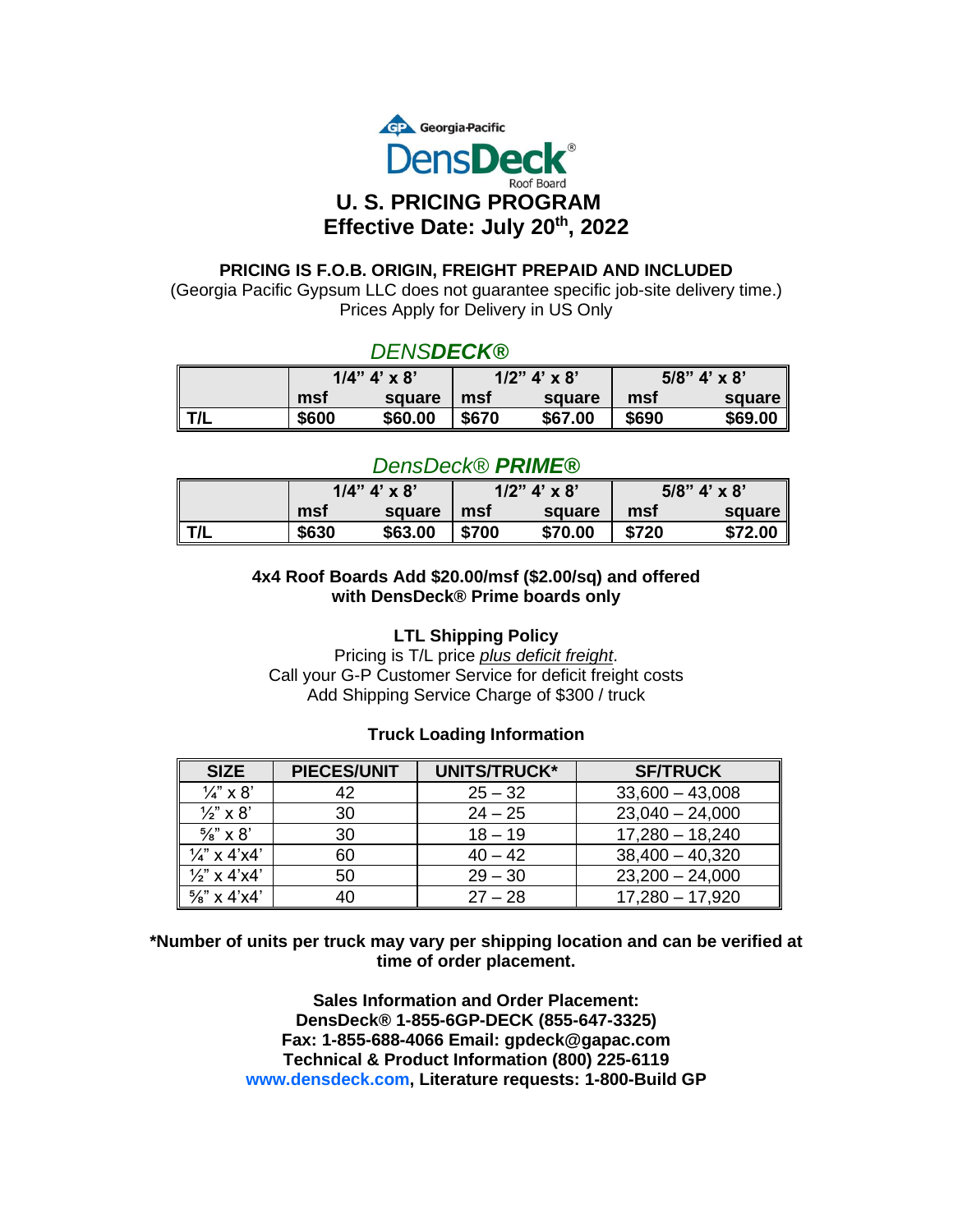

# **Effective Date: July 20th, 2022**

# **PRICING IS F.O.B. ORIGIN, FREIGHT PREPAID AND INCLUDED**

(Georgia Pacific Gypsum LLC does not guarantee specific job-site delivery time.) Prices Apply for Delivery in US Only

# *DensDeck® STORMX®*

|         |       | $5/8$ " 4' x 8' | $5/8$ " 4' x 4' |         |  |
|---------|-------|-----------------|-----------------|---------|--|
|         | msf   | square          | msf             | square  |  |
| $\ T/L$ | \$890 | \$89.00         | \$910           | \$91.00 |  |

## **LTL Shipping Policy**

Pricing is T/L price *plus deficit freight*. Call your G-P Customer Service for deficit freight costs Add Shipping Service Charge of \$300 / truck

## **Truck Loading Information**

| <b>SIZE</b>             | <b>PIECES/UNIT</b> | <b>UNITS/TRUCK*</b> | <b>SF/TRUCK</b>   |
|-------------------------|--------------------|---------------------|-------------------|
| %" x 8'                 | 26                 | 18 - 19             | 14,976 – 15,808   |
| $\frac{5}{8}$ " x 4'x4' | 34                 | $27 - 28$           | $14.688 - 15.232$ |

**\*Number of units per truck may vary per shipping location and can be verified at time of order placement.**

> **Sales Information and Order Placement: DensDeck® 1-855-6GP-DECK (855-647-3325) Fax: 1-855-688-4066 Email: gpdeck@gapac.com Technical & Product Information (800) 225-6119 www.densdeck.com, Literature requests: 1-800-Build GP**